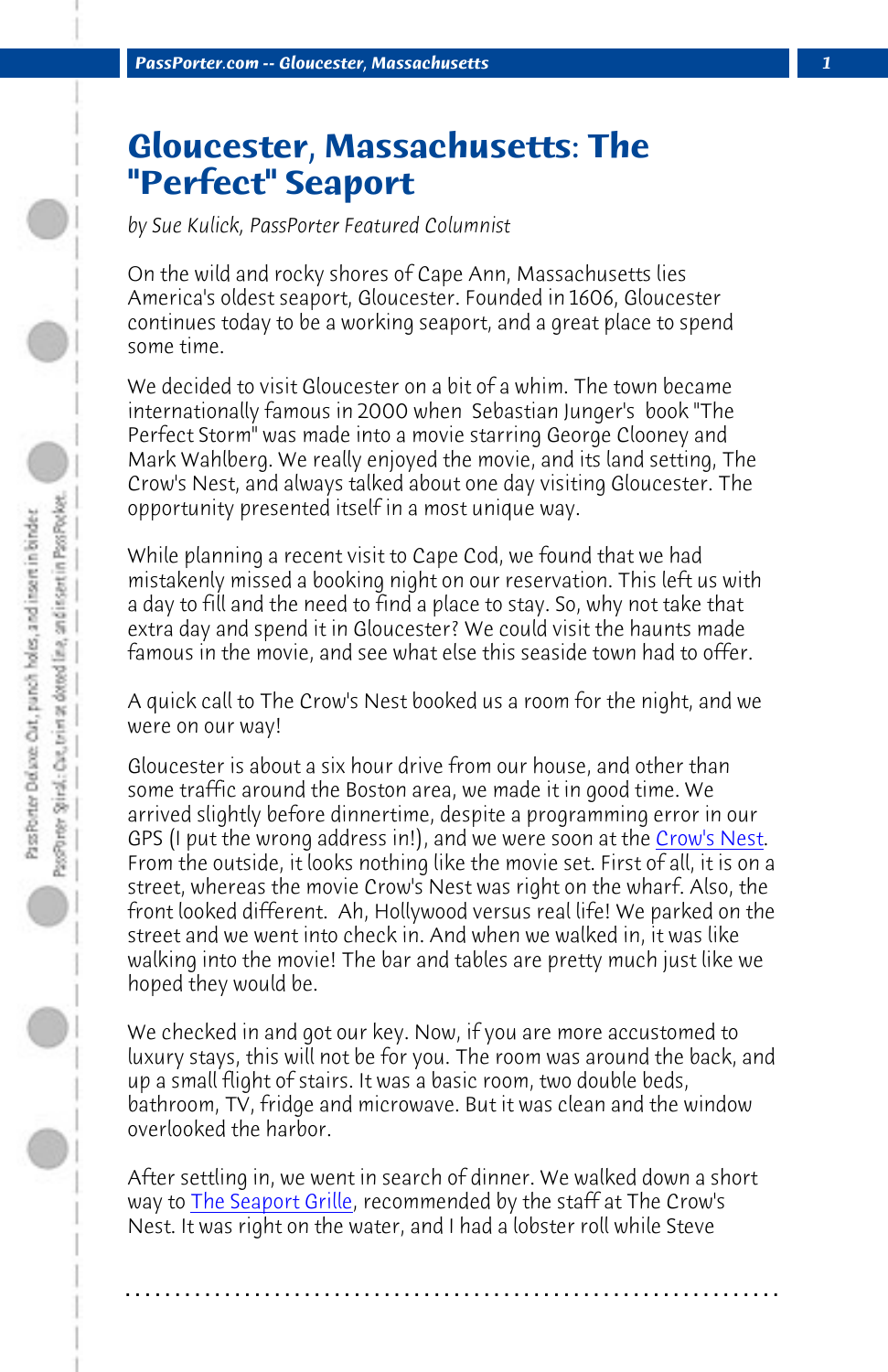*PassPorter.com -- Gloucester, Massachusetts (continued) 2*

enjoyed steamers. After dinner, we walked around the wharf, taking some pictures and breathing in the fresh sea air. We headed back to The Crow's Nest, where we watched the baseball playoffs and enjoyed an adult beverage. We met a few of the locals and talked to the [bartender,](http://www.capeannhistoricalmuseum.org/fine%20art/fitz_hugh_lane.htm) who showed us the many pictures and photo albums cre[ated](http://www.capeannhistoricalmuseum.org/fine%20art/fitz_hugh_lane.htm) when the film was made.

We called it a night and got a good rest in our room. The next morning, we checked out and explored the town. We started on Main Street. This is the heart of Gloucester's shopping district, and area that was revitalized several years ago. The streets are cobblestone, the colors bright and welcoming and the shops eclectic and fun. We ate breakfast at a local diner called The Savory Skillet, and walked the length of the street, stopping to say hello at the Cape Ann Animal Shelter. After our walk, we strolled down to the waterfront, past the police station where a 9/11 memorial as well as memorial benches to fallen heroes are placed in a courtyard.

The harbor held all sorts of treasures. We started o[ut at the Coast](http://www.capeannhistoricalmuseum.org/index.htm) Guard Station on Harbor Loop, and walked up the path to Duncan's Point. This is the place where the home of famous Gloucester artist Fitz Hugh Lane lived and painted. From there you have a stunning view of Gloucester Harbor and Ten Pound Island, home of the lighthouse mentioned in "The Perfect Storm." We strolled down the rest of the wharf. This is a working wharf and not a tourist attraction. We watched fishing vessels being maintained and large bait clams being sorted and loaded. This is also the home of Gorton's sea[food company, home of](http://www.ilovegloucester.com/outdoor-maw.html) all [those f](http://www.ilovegloucester.com/outdoor-maw.html)ish sticks and crab cakes.

From there, we went to visit Town Hall. This is the heart of Gloucester's government, but it also houses many sculptures and testaments to the maritime industry. The walls are inscribed with the names of the over 5000 fishermen lost at sea.

A quick walk across the square and we were at the Cape Ann Museum, a museum dedicated to art and maritime history. We chose to take a guided tour through the many rooms. Our guide was personable and knowledgeable, and we were fascinated by the history. We learned plenty about what made Gloucester the beautiful seaport it is today.

After the museum tour, which took about an hour, we drive down to Stacy Esplanade, a long narrow strip of land facing the channel of Gloucester Harbor. From there you can view the wharf of Gloucester, the lighthouse on Ten Pound Island, and the **Fisherman's Memorial** Statue. This statue depicts a fisherman at the wheel of his boat, overlooking the harbor. All around the statue are monuments with the

**. . . . . . . . . . . . . . . . . . . . . . . . . . . . . . . . . . . . . . . . . . . . . . . . . . . . . . . . . . . . . . . . . .**